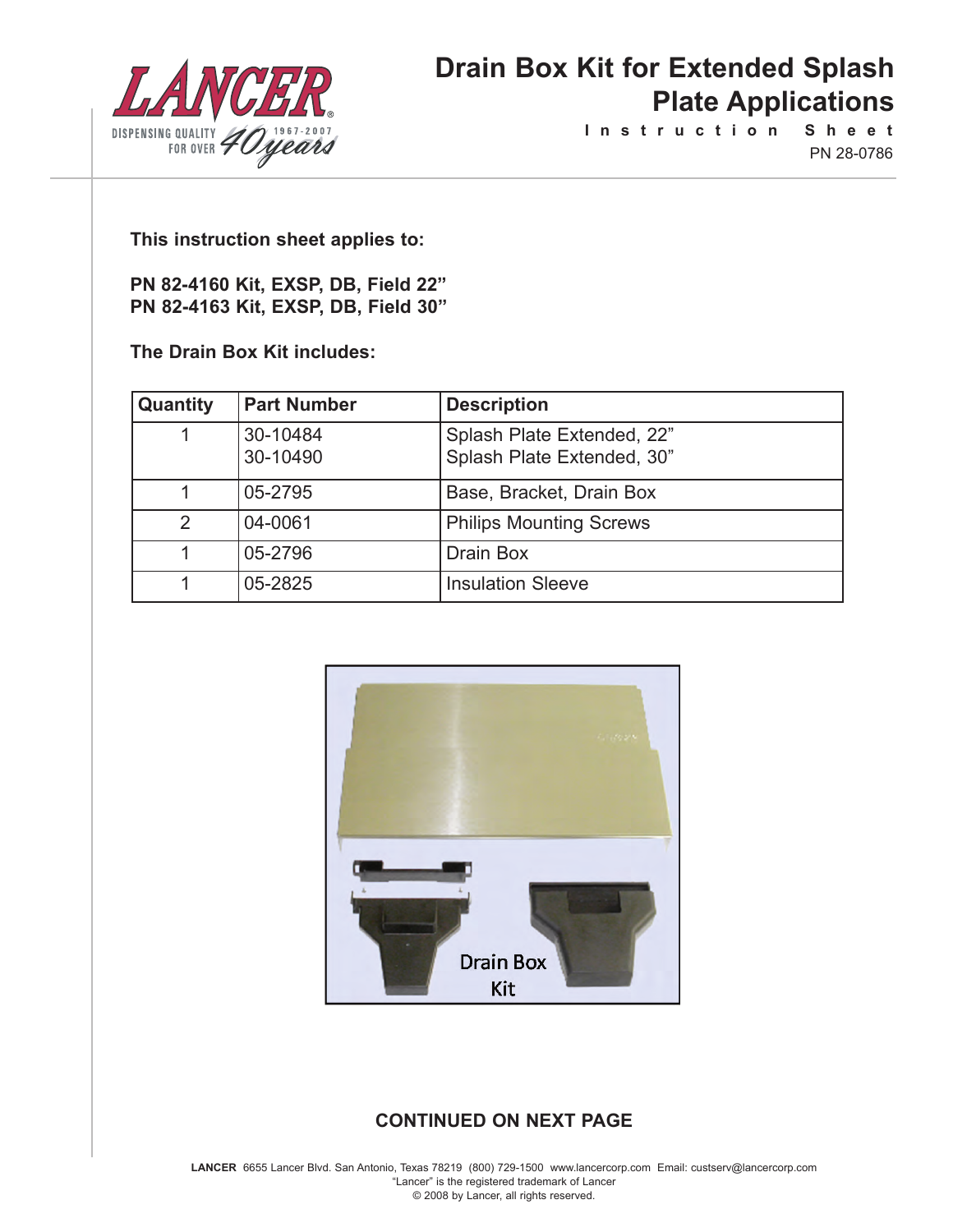

**I n s t r u c t i o n S h e e t** PN 28-0786

The new Extended Splash Plate with Insulated Drain Box is a product enhancement for Lancer's ACIB platform used with a built-in counter drain trough. The improvements help ensure that all melt water from front-draining ACIB's is captured and directed to the builtin counter drain. The Insulated Drain Box also eliminates condensation from forming on the Drain Box and the exterior surface of the Extended Splash Plate. The snap on features and ease of assembly/disassembly allow for regular maintenance and cleaning.

Before beginning, disconnect electrical power.



**STEP 1**

Disconnect power to the dispenser.



### **STEP 2**

Remove Extended Splash Plate and discard if a retrofit.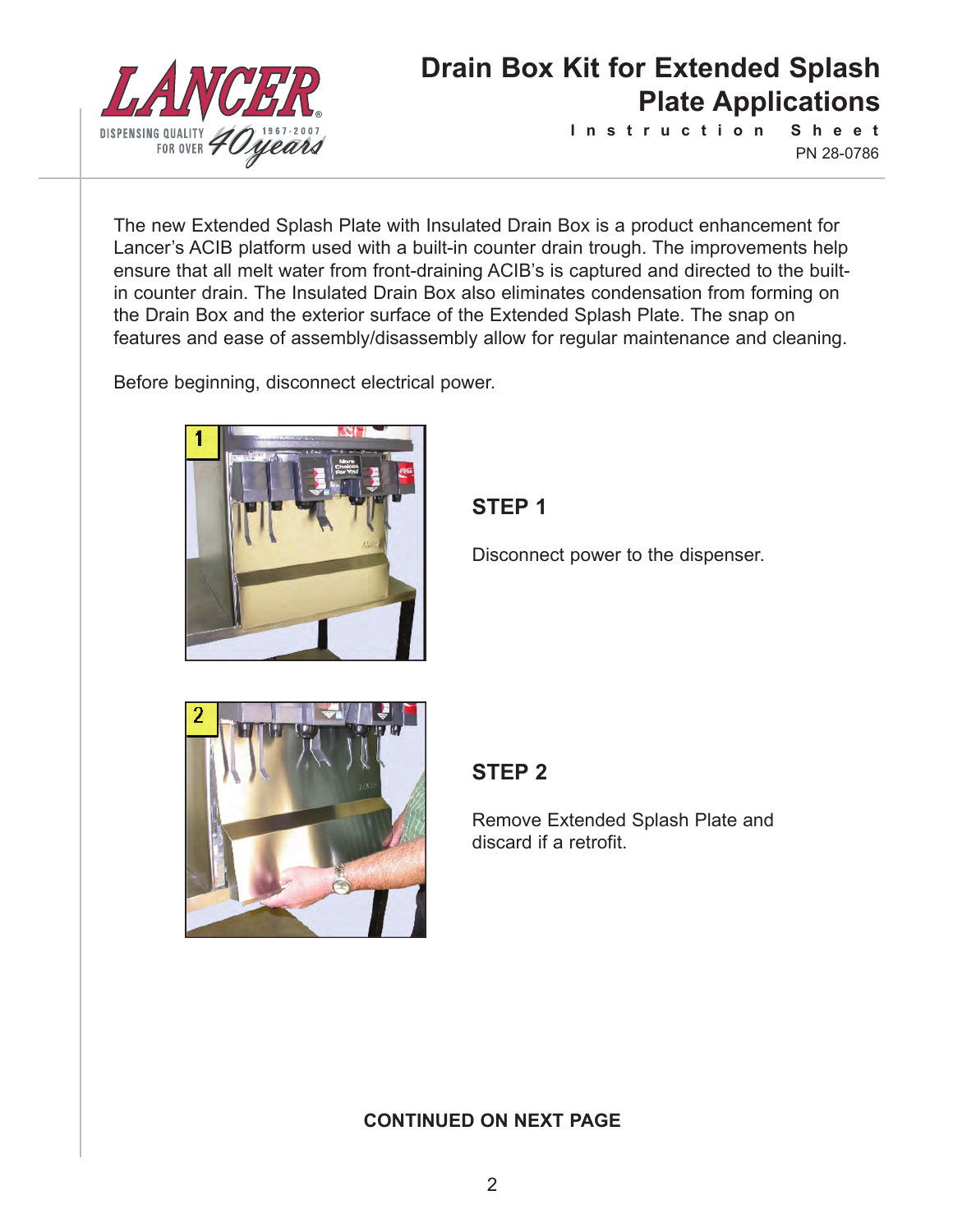

**I n s t r u c t i o n S h e e t** PN 28-0786



### **STEP 3**

Remove the two bottom Agitator Motor Shroud screws and discard.



### **STEP 4**

Align mounting holes in Base Bracket with holes in shroud.



### **STEP 5**

Insert kit mounting screw through base hole and repeat for other side.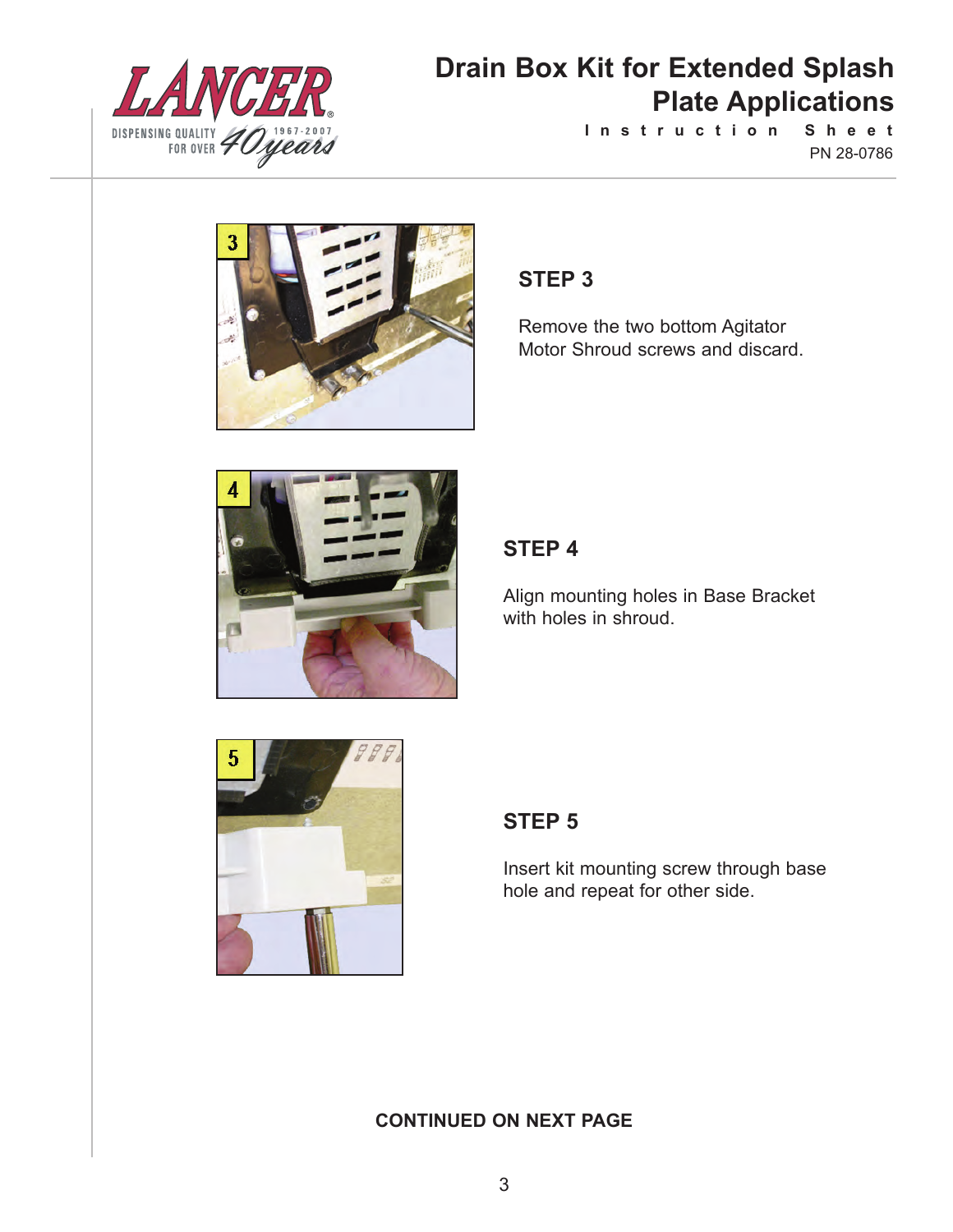

**I n s t r u c t i o n S h e e t** PN 28-0786



### **STEP 6**

Tighten mounting screw through base bracket and repeat for other side.



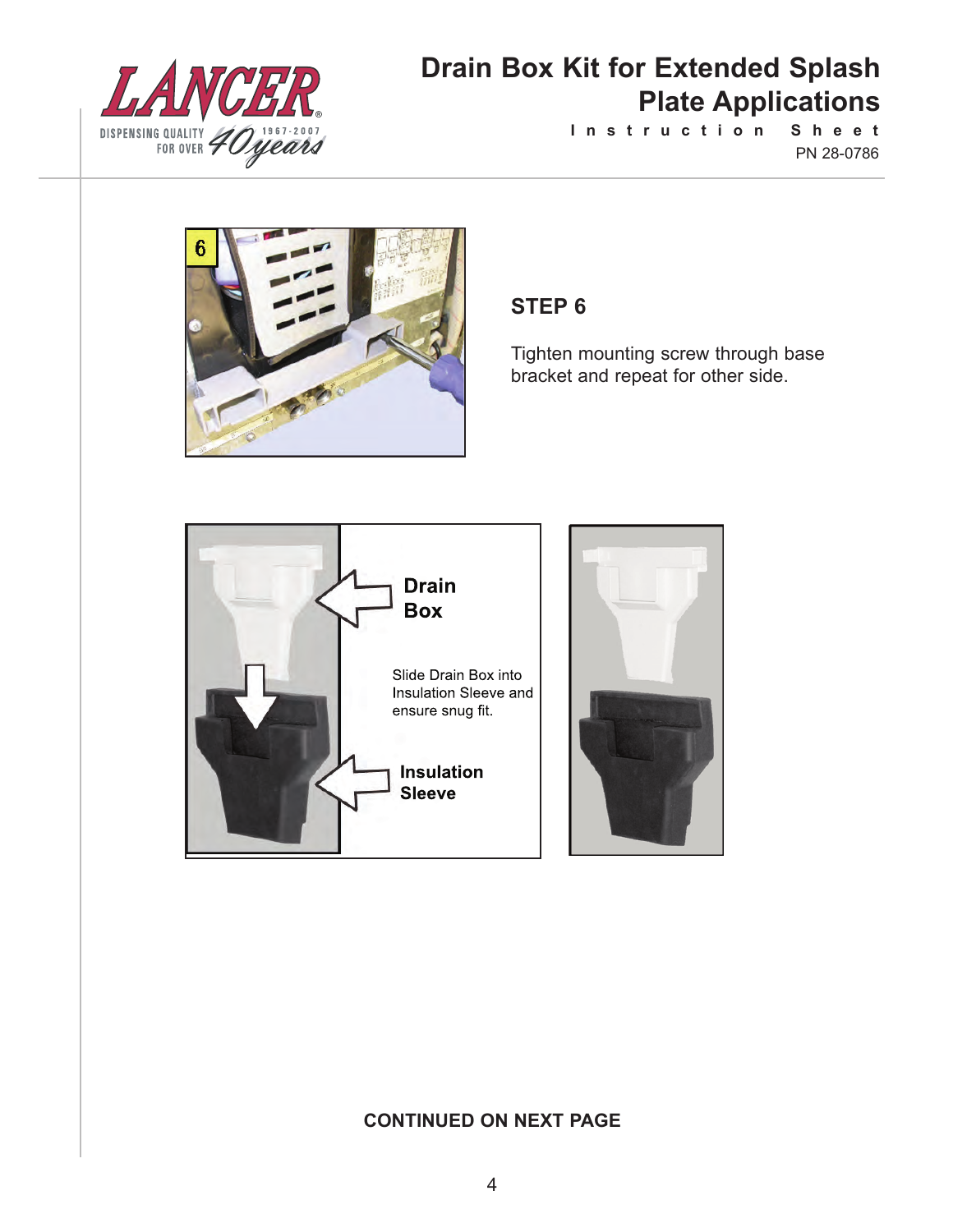

**I n s t r u c t i o n S h e e t** PN 28-0786



### **STEP 7**

Align Drain Box locking tabs with slots in base.



## **STEP 8**

Push tabs into Base slots until they lock in place.



## **STEP 9**

Double check to ensure tabs are locked in place.